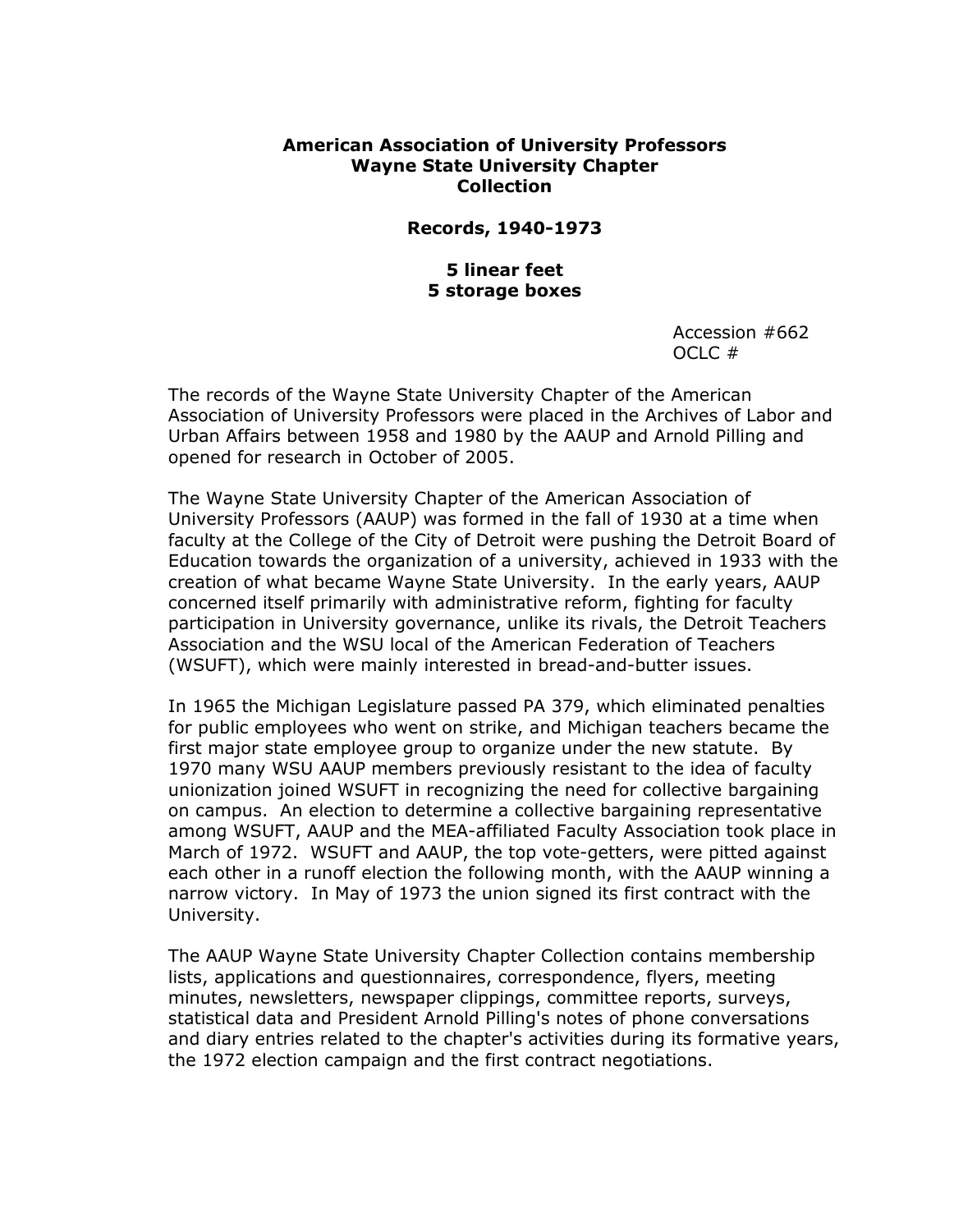### **Important subjects in the collection:**

AAUP, Michigan Conference AAUP, National Academic freedom Collective bargaining--College teachers--Michigan College teachers--Pensions College teachers--Salaries, etc. College teachers--Tenure College teachers' unions--Michigan Employee Council for the School Millage Equal pay for equal work Sex discrimination in employment Students--Civil rights--Michigan Teachers Insurance and Annuity Association WSU faculty WSU outside speaker policy WSU University Council

### **Important correspondents in the collection:**

Chester Cable Edward Cushman Robert Grazier George Gullen William Rea Keast Stanley Kirschner Jordan Kurland Ralph Loomis Arnold Pilling Charles Solley Richard Spector Melbourne Stewart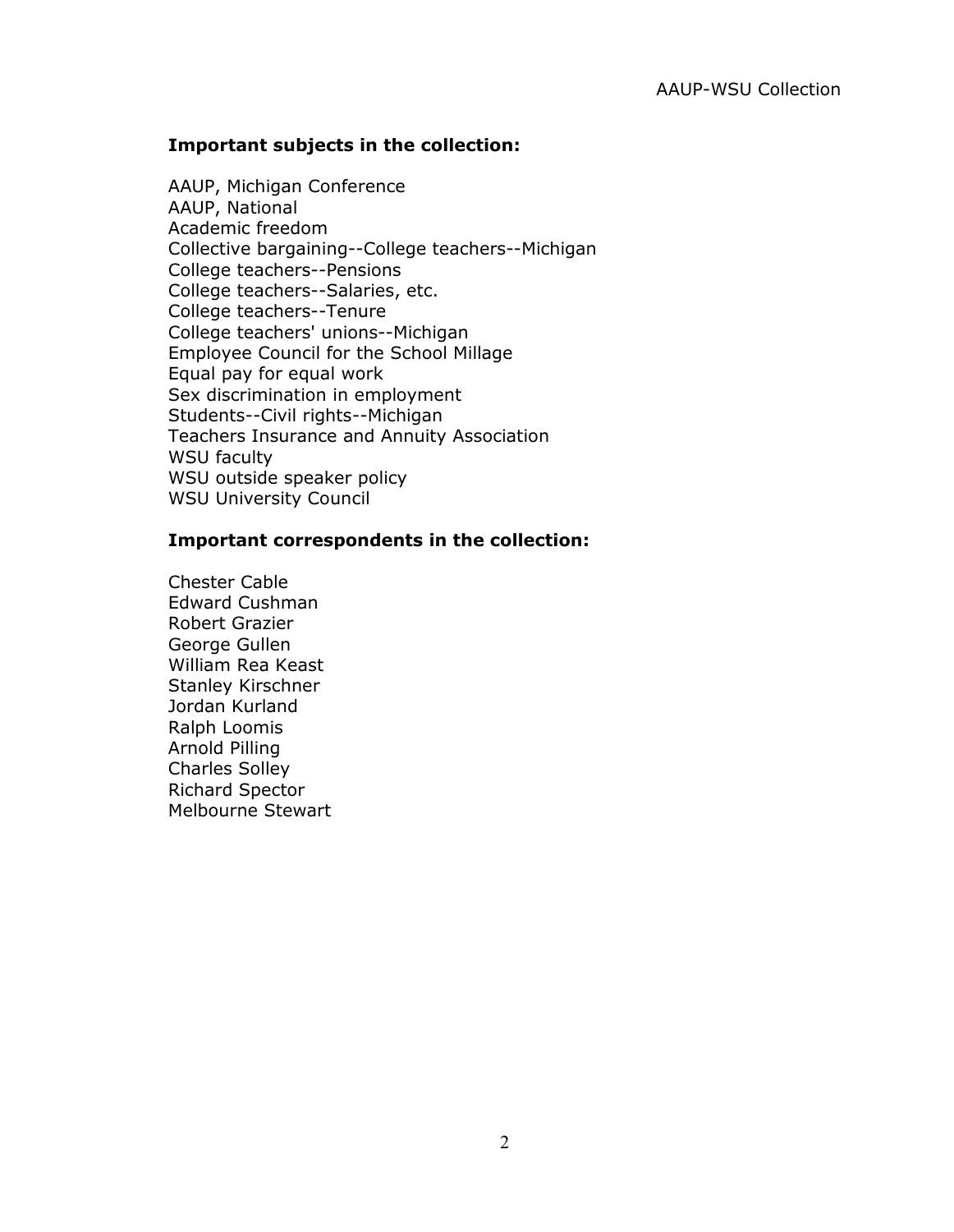# **Box 1**

- 1. Agreement between Wayne State University and the Wayne State University Chapter of the American Association of University Professors, 1 Jul 1972-30 Jun 1974
- 2. Articles, misc., on faculty unionization, 1960's-1970's
- 3-4. Chapter activities, 1940-49
- 5-8. Chapter activities, 1950-61
- 9. Chapter activities, 1962
- 10-11. Chapter activities, 1963
- 12-14. Chapter activities, 1964
- 15-16. Chapter activities, 1965
- 17. Chapter activities, 1966
- 18. Chapter activities; salary policy questionnaire, 1966
- 19-20. Chapter activities, 1967-68
- 21-26. Chapter activities, Dec 1970-1971
- 27-30. Chapter activities, Jan 1972

# **Box 2**

- 1-9. Chapter activities, Feb 1972
- 10-17. Chapter activities, Mar 1972
- 18-23. Chapter activities, Apr 1972
- 24-28. Chapter activities, May 1972

### **Box 3**

- 1-6. Chapter activities, Jun 1972
- 7-12. Chapter activities, Jul-Dec 1972
- 13-14. Chapter activities, Jan-Jun 1973
- 15-17. Committee Z (salaries), 1958-67
- 18-20. Contract negotiations; Bargaining Council meetings, Jun 1972-Feb 1973
- 21-25. Contract negotiations; corres. and reports, Jun-Dec 1972
- 26. Contract negotiations; corres. and reports, Jan-May 1973
- 27-28. Contract negotiations; documents, 1972-73